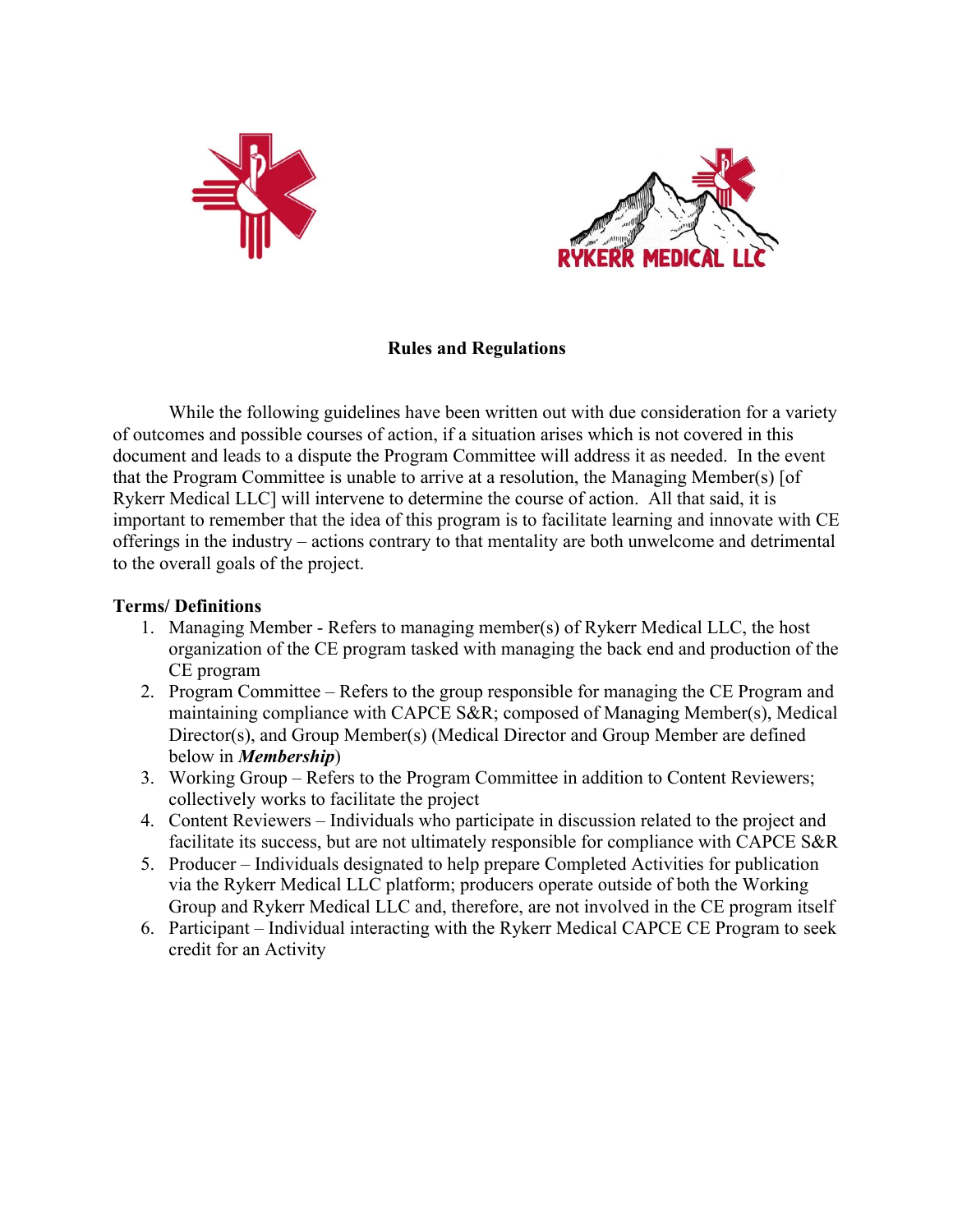# **Infographic to Make Sense of it All**

|            | <b>Rykerr Medical LLC</b>                                                              | <b>Rykerr Medical CAPCE</b><br><b>Program Committee</b>      | <b>Rykerr Medical CAPCE</b><br><b>Working Group</b>                                                              |                                     |
|------------|----------------------------------------------------------------------------------------|--------------------------------------------------------------|------------------------------------------------------------------------------------------------------------------|-------------------------------------|
| personnel  | managing member(s)                                                                     | group member(s)<br>medical director(s)<br>managing member(s) | group member(s)<br>medical director(s)<br>managing member(s)<br>content reviewer(s)                              | producer(s)                         |
| activities | provides platform and<br>branding<br>maintains infrastructure<br>to support activities | ensures compliance with<br><b>CAPCE S&amp;R</b>              | proposes new ideas for<br>content distribution and<br>creation<br>works to recruit<br>members<br>reviews content | prepare content for<br>distribution |

# **Membership**

- 1. Medical Director
	- a. The appointment of the initial Medical Director coincides with this agreement as outlined in the Medical Director Role Description and Meeting Minutes
	- b. With subsequent vacancies, however, a two-thirds majority vote by the Program Committee will be required to fill the vacancy
	- c. In addition, multiple Medical Directors may be utilized to decrease workload for existing Medical Director(s); addition of subsequent Medical Director(s) requires both:
		- i. A two-thirds majority vote by the Program Committee
		- ii. Unanimous decision by group composed of Managing Member(s) and existing Medical Director(s)
	- d. Multiple Medical Directors may not be approved at single occurrence (to allow oncoming Medical Director to have a say in subsequent decisions)
	- e. A Medical Director may voluntarily resign at any time and with no need to disclose a reason by submitting a request to so do in writing
	- f. Managing Member(s), with a unanimous decision, may remove a Medical Director at any time and with no need to disclose a reason by submitting a request to do so in writing
- 2. Group Member
	- a. The appointment of an initial Group Member coincides with this agreement as outlined in Meeting Minutes
	- b. Additional Members may be added with both:
		- i. A two-thirds majority vote within the Program Committee
		- ii. A unanimous decision by Managing Member(s)
	- c. Multiple Members may be approved at single occurrence (to prevent the need to order the admission of admittees in a single discussion)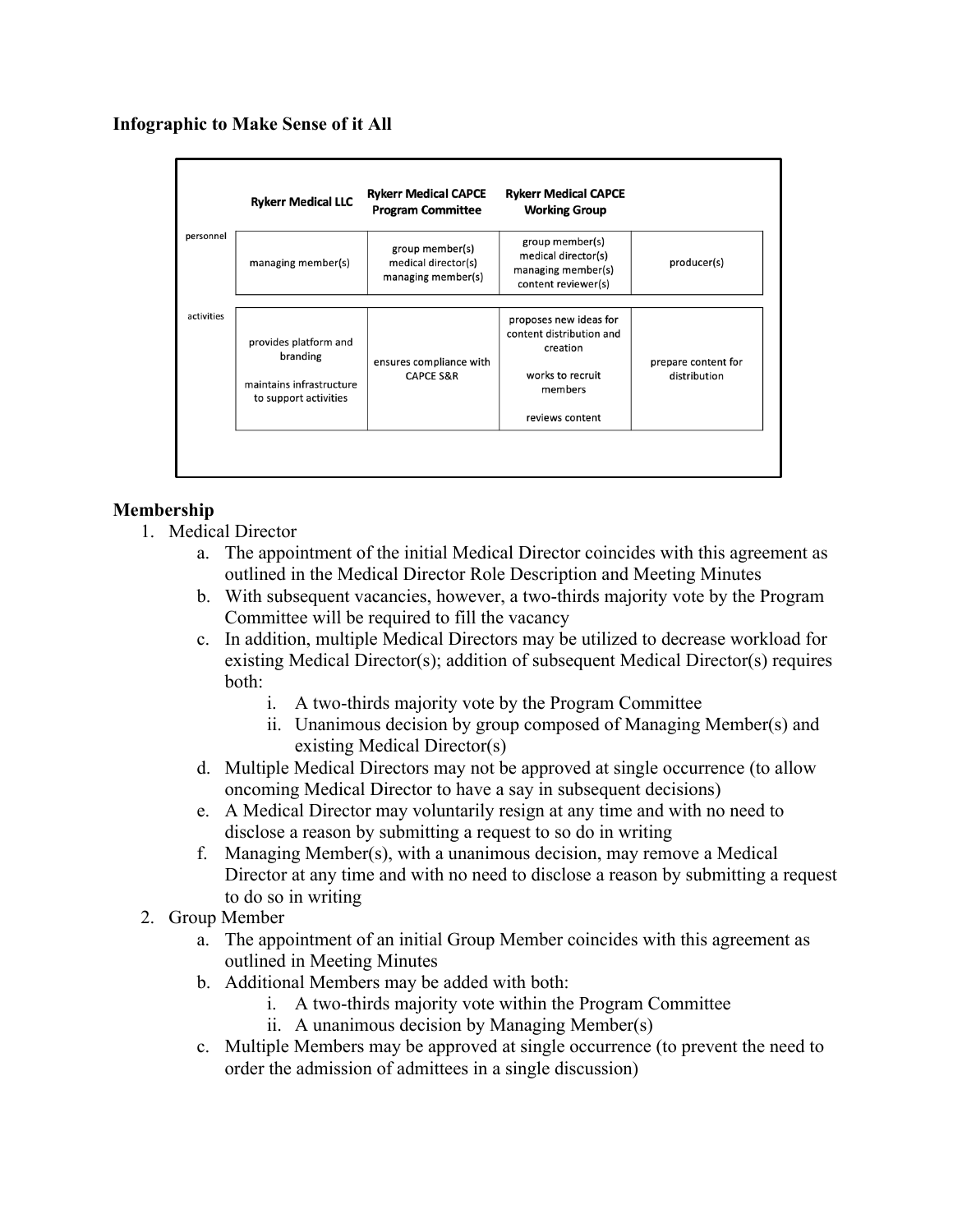- d. Any Member may voluntarily resign at any time and with no need to disclose a reason by submitting a request to so do in writing
- e. Managing Member(s), with a unanimous decision, may remove a Group Member at any time and with no need to disclose a reason by submitting a request to do so in writing
- 3. Content Reviewer
	- a. Content Reviewers may be added with a two-thirds majority decision by Program Committee
	- b. Multiple Content Reviewers may be approved at single occurrence (to prevent the need to order the admission of admittees in a single discussion)
	- c. Any Content Reviewer may voluntarily resign at any time and with no need to disclose a reason by submitting a request to do so in writing
	- d. Managing Member(s), with a unanimous decision, may remove a Content Reviewer at any time and with no need to disclose a reason by submitting a request to do so in writing
- 4. In the event that the removal or withdrawal of a member (Medical Director or Group Member) results in the inability to maintain adherence to CAPCE S&R, Managing Member(s) will be allowed to supersede these rules to appoint individuals to roles in order to maintain compliance after a period of 14 days from the onset of non-compliance

## **Management of Information**

- 1. Communication
	- a. Meetings will be held either in-person or via video conference at least once per calendar year
		- i. Planning for meetings should be confirmed by email with adequate notice to all Members
		- ii. Meetings require a simple majority of Program Committee Members to be present for the duration of the meeting
		- iii. Content Reviewers will not be excluded, but do contribute to the required majority
		- iv. Minutes will be taken by Managing Member(s)
		- v. Minutes to be distributed after the fact to all Working Group participants via email and will also be available on the Google Drive Minutes folder

## b. Discourse

- i. Discussion related to Applications and Workflow should take place on the CAPCE Working Group Slack group
- ii. Discussion related to CAPCE S&R should take place on the CAPCE Program Committee Slack group (as Content Reviewers are not responsible for this component)
- c. Email should be utilized for prolonged narratives and/ or discussions that do not require participation of the entire group
- 2. Access to content and communication will be granted as outlined below
	- a. Google Drive Folders
		- i. Pending Applications: Program Committee
		- ii. Submitted Activities: Working Group
		- iii. Denied Applications: Program Committee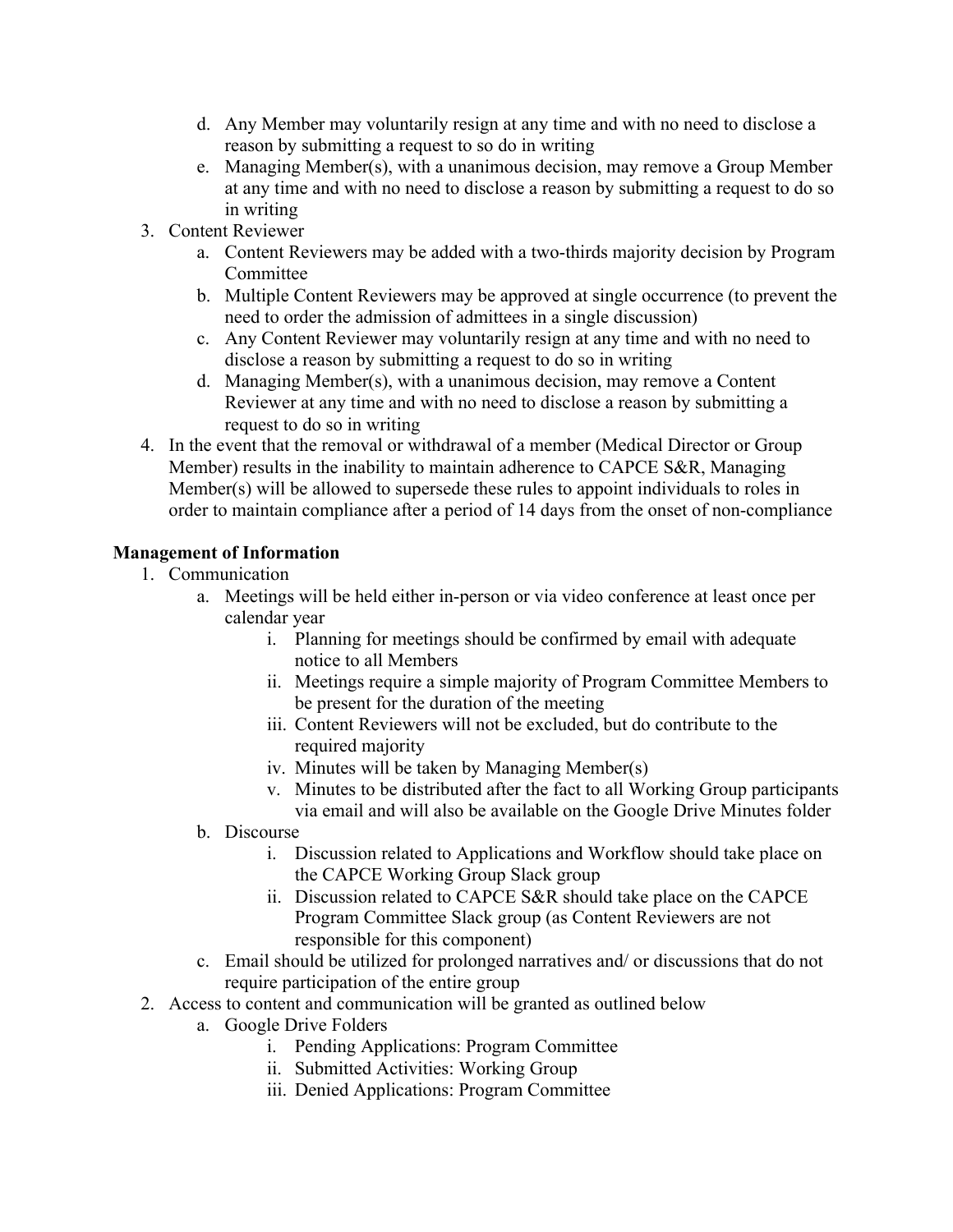- iv. Approved Activities: Working Group, Producers
- v. Evaluations: Program Committee
- b. Slack Groups
	- i. CAPCE Working Group Slack group: Working Group
	- ii. CAPCE Program Committee Slack group: Program Committee
- c. Managing Member(s) to maintain access to all folders and groups

## **Workflow of Continuing Education (CE) Offerings**

- 1. Activity Application submission
	- a. Available at www.rykerrmedical.com/application and submitted by Participant(s) via the fillable webpage form
	- b. Applications to be uploaded to Working Group Google Drive folder (under Pending Applications) by Managing Member(s) and placed in its own folder along with an Internal Use Document
	- c. Program Committee to be advised of Pending Application by Managing Member(s) of Rykerr Medical LLC via Program Committee Slack group
- 2. Activity Application to be approved by Program Committee
	- a. Program Committee will have up to 14 days to review Application and convey approval or recommendation(s) for revisions to Participant(s)
		- i. Approval includes verifying EMS certification/ licensure as stated in the Application
		- ii. Approval also includes a determination of how many hours of credit will be awarded to each Participant at the completion of the Activity
			- 1. Two to six hours per Participant
			- 2. Based on time expected to complete Activity and precedence from prior Activities
		- iii. Program Committee participants can communicate directly with Participant(s) or channel communication via Managing Member(s)
		- iv. Request for revisions will be notated on the Internal Use Document paired with each Application and then shared with Participant(s) by Managing Member(s)
		- v. Once re-submitted, the process will begin again at *Workflow 2. a*. until approval is gained
	- b. Program Committee reserves the right to deny an application if approval cannot be obtained from at least two Program Committee participants and Medical Director (although (s)he may also be one of those two approving members)
	- c. Once two Program Committee participants and the Medical Director have approved an Application, a managing member at Rykerr Medical LLC will advise participant(s) of permission to move forward
	- d. Unless stated otherwise (per conversation within Program Committee), deadline for completion of an activity will be 30 days from approval; this will be communicated to participant(s) by email at the time of approval
- 3. Completed Activity to be reviewed by Program Committee
	- a. As Activities are submitted, they will be made available to the Working Group (which includes the Program Committee) for review in the Submitted Activities Google Drive folder for 30 days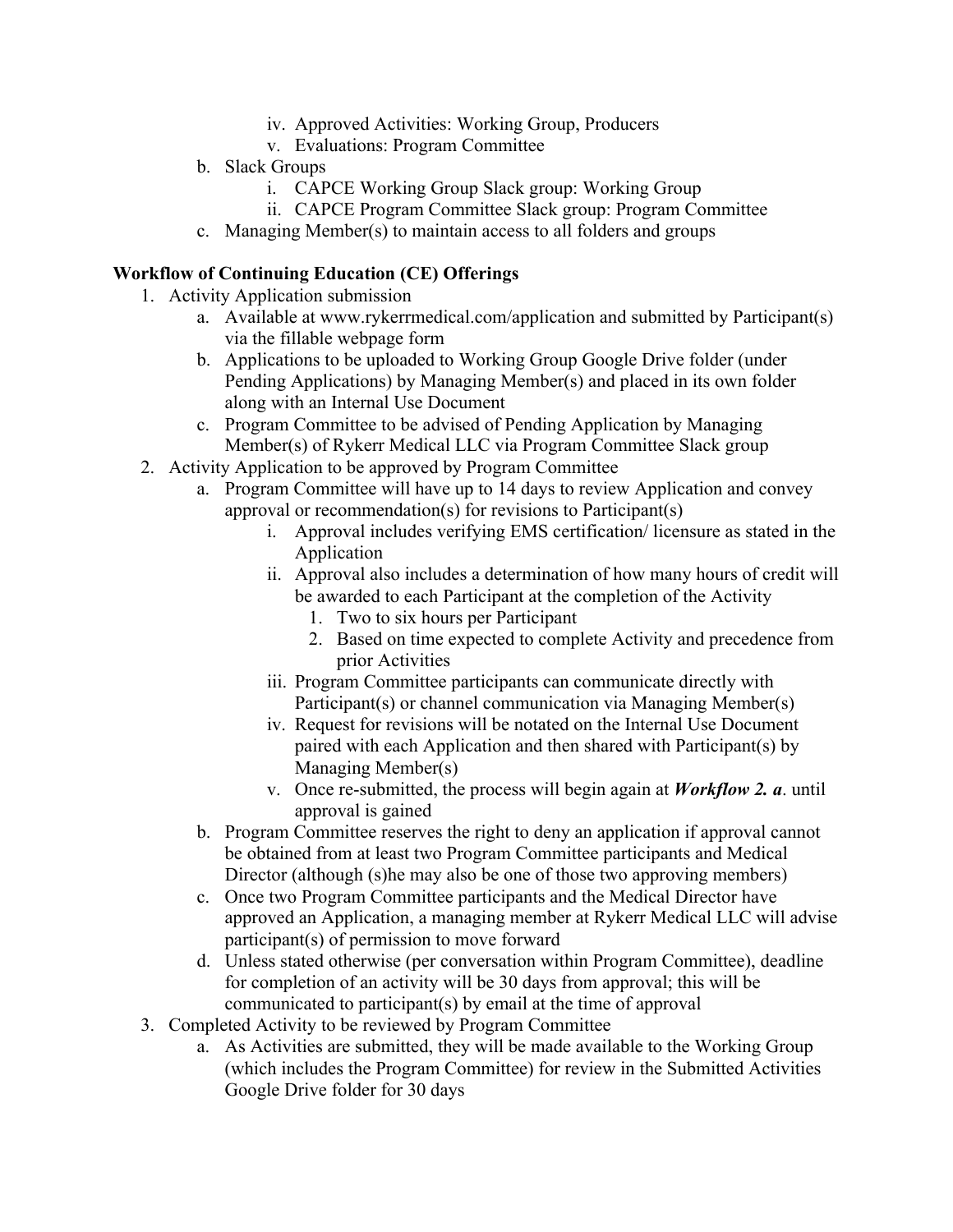- b. All activities will be reviewed by at least one Working Group participant (which includes Managing Member, Group Member and Content Reviewers) *and* at least one Medical Director
	- i. Appropriate Rubrics will be used by Working Group participants to evaluate the Activity
	- ii. Medical Director will review content for professional accuracy only, but may also choose to utilize a Rubric
	- iii. Completed Rubrics to be saved into Submitted Activities Google Drive folder along with Application
- c. In the event that Activity satisfactorily passes review both Working Group *and* Medical Director:
	- i. Activity completion record will be submitted to CAPCE
	- ii. Participant(s) will be:
		- 1. Provided with Evaluation (via email/ link via Survey Monkey)
		- 2. Awarded CE hours and provided a certificate via email (certificate to be provided after evaluations are received)
	- iii. Content will be moved to Approved Activities folder
	- iv. Content will be shared with Producer(s), if warranted, in preparation for publication
	- v. Content will be published, if applicable, by Rykerr Medical LLC within 30 days of approval
- d. In the event that Activity does not satisfactorily pass review by either Working Group *or* Medical Director:
	- i. Recommendations for revisions will be communicated to Participant(s) by email
	- ii. Participant(s) will have 30 days to re-submit the Activity and process will resume at *Workflow 3. a.*
	- iii. In the event of multiple unsatisfactory submission, Program Committee will discuss case and determine course of action; potential options include:
		- 1. Denial of CE credits and withdraw from interaction
		- 2. Matching of Participant(s) with mentor(s) to facilitate satisfactory review
		- 3. Revision of Application (back to *Workflow 2. a.*)